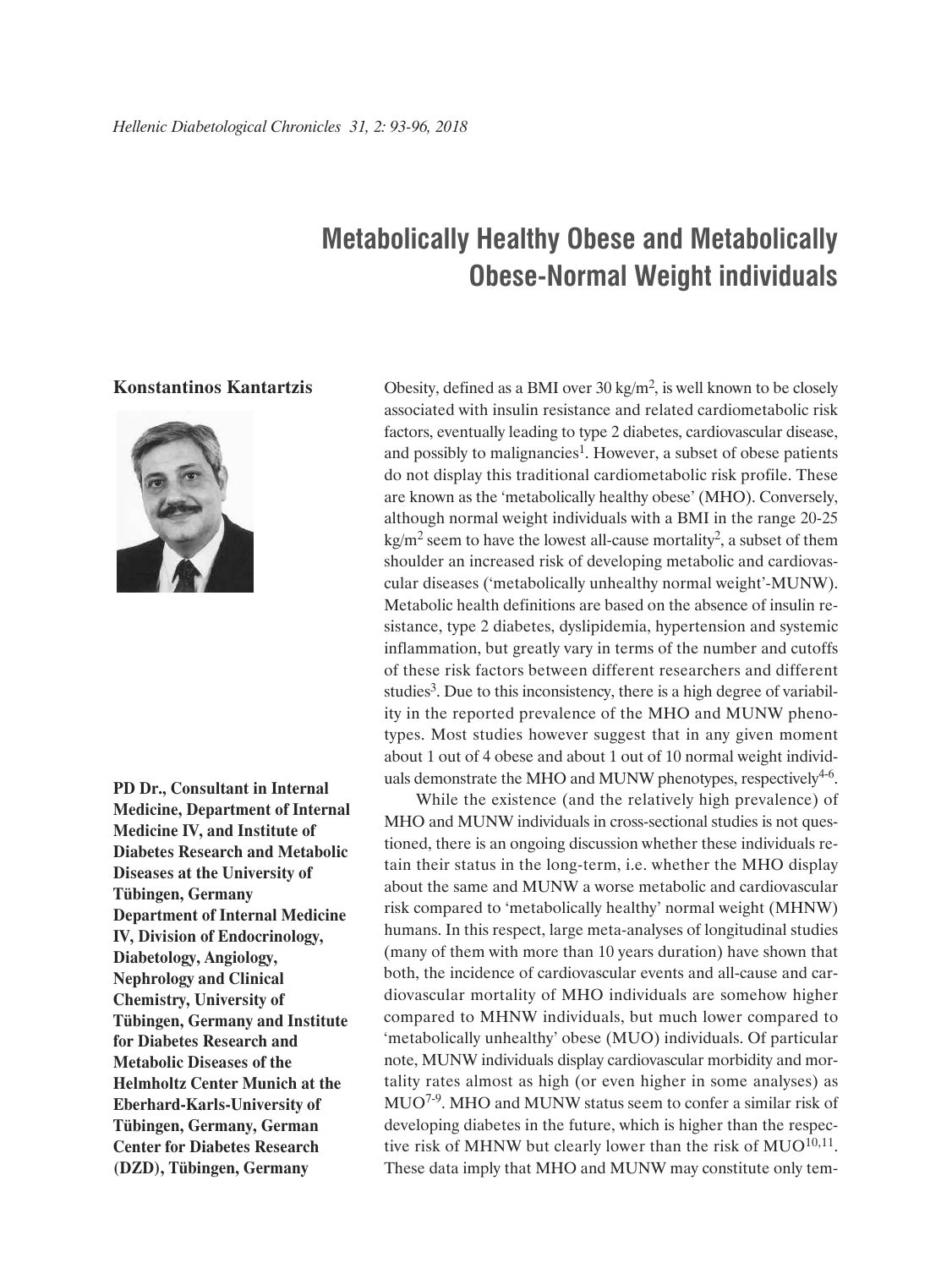porary states. Nevertheless, large observational studies have suggested that about 2/3 of MHO and MUNW subjects retain their status (and the respective cardiometabolic risk) after a follow-up of 6-10 years12,13. About one-third of MHO lose their 'metabolic health' being rendered to MUO. Interestingly, at follow-up, this population shows a 4-5 times higher prevalence of diabetes and cardiovascular events compared to those who retain their MHO status. In contrast, one-third of MUNW gain their 'metabolic health' and display similar to MH-NW prevalence of diabetes and cardiovascular disease at follow-up<sup>12,13</sup>.

The precise mechanisms leading to MHO and MUNW phenotypes are not known. Nevertheless, elegant studies in transgenic animal models and humans suggest that the status of metabolic health is associated with a specific body fat distribution, i.e. low visceral fat mass, low liver fat content and high amounts of subcutaneous fat, a favourable adipokines and cytokines profile (mainly high adiponectin levels), and a low grade of adipose tissue and systemic inflammation<sup>4,14,15</sup>. In this setting, hepatokines, i.e. several proteins that are exclusively or predominantly secreted from a fatty liver and directly affect glucose and lipid metabolism, may play a particularly important role<sup>16</sup>. The best studied hepatokine, fetuin-A, for instance, is an endogenous inhibitor or insulin receptor, thus inducing insulin resistance, and has been shown to induce inflammation by interacting with free fatty acids and thereby activating toll-like receptors-416-18. In an effort to clarify whether the same mechanisms contribute equally to the pathogenesis of the MHO and MUNW phenotypes, we recently analyzed data from 981 subjects at increased cardiometabolic risk, because of overweight or obesity, a family history of type 2 diabetes, a personal history of gestational diabetes, or of having prediabetes during an OGTT. We identified fatty liver, visceral obesity, low percentage of subcutaneous leg fat (gluteofemoral) mass, high insulin resistance, low insulin secretion capacity and low cardiorespiratory fitness on a cycle ergometer as being determinants of the 'metabolically unhealthy' status both in normal weight and obese subjects<sup>6</sup>. However, the relative contribution of fatty liver, visceral obesity and insulin resistance is greater in obese than in normal-weight individuals, whereas the relative contribution of low percentage of subcutaneous leg fat mass is greater in normal weight individuals (that is, gluteofemoralf at may be a major determinant of the MUNW phenotype $)^6$ . Gluteofemoral fat was shown to release higher, compared to subcutaneous abdominal adipose tissue, amounts of the insulin-sensitizing lipokine palmitoleate<sup>19,20</sup>. This may constitute a possible mechanism partly explaining the protective effect of this fat depot.

Genetics certainly play a role in the pathogenesis of the MHO and MUNW phenotypes, but their relative importance remains elusive. Association studies in large cohorts suggest that the effect maybe exerted by affecting body fat distribution. The Frayling groupfor instance, using data from about 200.000 individuals from the UK Biobank and 5 other studies, showed that 11 single nucleotide polymorphisms (SNPs) are associated with a 'favourable adiposity', i.e. a higher BMI and higher body fat mass, but lower waist-to-hip ratio and lower prevalence of type 2 diabetes, hypertension and heart disease<sup>21</sup>. Conversely, certain other SNPs and genetic loci were reported to be related to high insulin resistance and high prevalence of diabetes and hypertension, but a low BMI and lower subcutaneous (particularly gluteofemoral) adipose mass, i.e. to a MUNW-like phenotype<sup>21-23</sup>.

The knowledge of the pathophysiology may be relevant for making proper treatment decisions. For MUNW, there are not consensus guidelines or clinical practice recommendations. Obviously, a healthy lifestyle should be always recommended, and pharmacological treatment of hyperglycemia, hyper- or dyslipidemia and hypertension should be added whenever this is considered to be necessary. Nevertheless, if low subcutaneous leg fat plays indeed a key role in the pathogenesis of MUNW, thiazolidinediones (TZDs) may represent a particularly attractive approach, because of their ability to promote adipose tissue differentiation while simultaneously improving hyperglycemia. However and in addition to their known side-effects, TZDs did not prove to be effective in treating lipodystrophies (a kind of 'extreme MUNW'), and this applies even in the cases resulting from peroxisome-proliferator– activated receptor  $\gamma$  mutations<sup>24</sup>.

With regard to MHO, the main question is whether the general guidelines for obesity should apply also in individuals 'metabolically healthy'. Only few studies have tested the effectiveness of a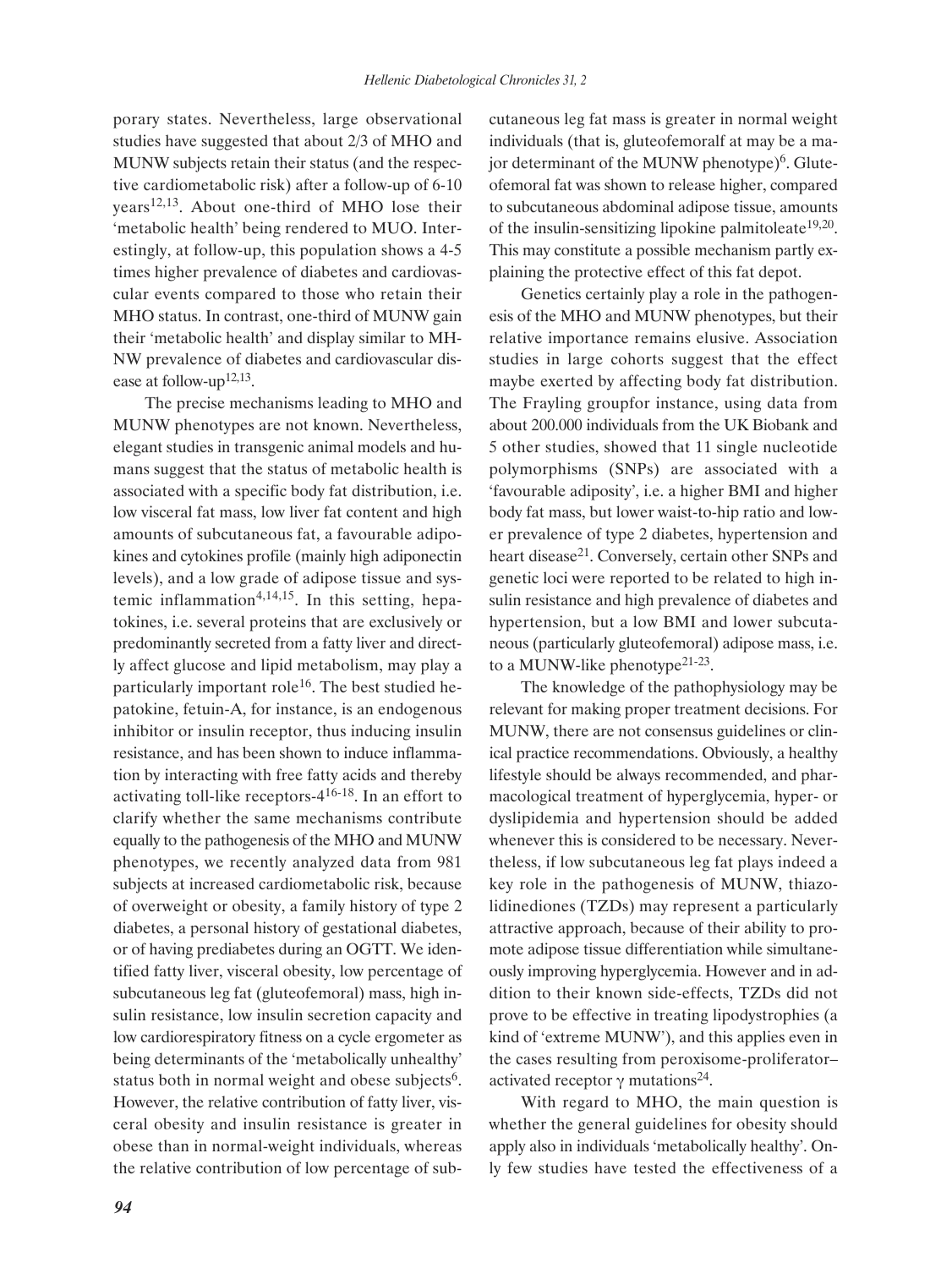lifestyle intervention, the first-choice treatment of obesity according to the guidelines, in MHO individuals<sup>25-29</sup>. A reduction in visceral and liver fat and an improvement in insulin sensitivity were observed. However, the magnitude of the response was mostly rather limited and generally smaller than the response of the MHO to the same lifestyle intervention. Although all these studies refer to short-time lifestyle interventions (up to 9 months) and therefore had no 'hard' endpoints (diabetes, cardiovascular events), their results suggest that structured, time-consuming and costly lifestyle intervention programs may not be justified in MHO individuals. Considering however, as mentioned before, that the long-term risk of losing the 'metabolic health' status is about 30%, it is reasonable to advise these people to follow a healthy lifestyle and remain under continuous medical supervision.

## **References**

- 1. *Heymsfield SB, Wadden TA*. Mechanisms, Pathophysiology, and Management of Obesity. The New England journal of medicine 2017; 376: 254-66.
- 2. *Global BMIMC, Di Angelantonio E, Bhupathiraju Sh N, et al*. Body-mass index and all-cause mortality: individualparticipant-data meta-analysis of 239 prospective studies in four continents. Lancet 2016; 388: 776-86.
- 3. *Stefan N, Haring HU, Schulze MB*. Metabolically healthy obesity: the low-hanging fruit in obesity treatment? Lancet Diabetes Endocrinol 2018; 6: 249-58.
- 4. *Stefan N, Kantartzis K, Machann J, et al*. Identification and characterization of metabolically benign obesity in humans. Arch Intern Med 2008; 168: 1609-16.
- 5. *Wildman RP, Muntner P, Reynolds K, et al*. The obese without cardiometabolic risk factor clustering and the normal weight with cardiometabolic risk factor clustering: prevalence and correlates of 2 phenotypes among the US population (NHANES 1999-2004). Arch Intern Med 2008; 168: 1617-24.
- 6. *Stefan N, Schick F, Haring HU*. Causes, Characteristics, and Consequences of Metabolically Unhealthy Normal Weight in Humans. Cell Metab 2017; 26: 292-300.
- 7. *Kramer CK, Zinman B, Retnakaran R*. Are metabolically healthy overweight and obesity benign conditions?: A systematic review and meta-analysis. Annals of internal medicine 2013; 159: 758-69.
- 8. *Eckel N, Meidtner K, Kalle-Uhlmann T, Stefan N, Schulze MB*. Metabolically healthy obesity and cardiovascular events: A systematic review and meta-analysis. European journal of preventive cardiology 2016; 23: 956-66.
- 9. *Lassale C, Tzoulaki I, Moons KGM, et al*. Separate and combined associations of obesity and metabolic health with coronary heart disease: a pan-European case-cohort analysis. European heart journal 2018; 39: 397-406.
- 10. *Aung K, Lorenzo C, Hinojosa MA, Haffner SM*. Risk of developing diabetes and cardiovascular disease in

metabolically unhealthy normal-weight and metabolically healthy obese individuals. The Journal of clinical endocrinology and metabolism 2014; 99: 462-8.

- 11. *Hinnouho GM, Czernichow S, Dugravot A, et al.* Metabolically healthy obesity and the risk of cardiovascular disease and type 2 diabetes: the Whitehall II cohort study. European heart journal 2015; 36: 551-9.
- 12. *Appleton SL, Seaborn CJ, Visvanathan R, et al*. Diabetes and cardiovascular disease outcomes in the metabolically healthy obese phenotype: a cohort study. Diabetes Care 2013; 36: 2388-94.
- 13. *Wang B, Zhang M, Wang S, et al*. Dynamic status of metabolically healthy overweight/obesity and metabolically unhealthy and normal weight and the risk of type 2 diabetes mellitus: A cohort study of a rural adult Chinese population. Obesity research & clinical practice 2018; 12: 61-71.
- 14. *Kim JY, van de WE, Laplante M, et al*. Obesity-associated improvements in metabolic profile through expansion of adipose tissue. J Clin Invest 2007; 117: 2621-37.
- 15. *Kantartzis K, Machann J, Schick F, Fritsche A, Haring HU, Stefan N*. The impact of liver fat vs visceral fat in determining categories of prediabetes. Diabetologia 2010; 53: 882-9.
- 16. *Stefan N, Haring HU*. The role of hepatokines in metabolism. Nat Rev Endocrinol 2013; 9: 144-52.
- 17. *Heinrichsdorff J, Olefsky JM*. Fetuin-A: the missing link in lipid-induced inflammation. Nat Med 2012; 18: 1182-3.
- 18. *Stefan N, Haring HU*. Circulating fetuin-A and free fatty acids interact to predict insulin resistance in humans. Nat Med 2013; 19: 394-5.
- 19. *Pinnick KE, Neville MJ, Fielding BA, Frayn KN, Karpe F, Hodson L*. Gluteofemoral adipose tissue plays a major role in production of the lipokine palmitoleate in humans. Diabetes 2012; 61: 1399-403.
- 20. *Stefan N, Kantartzis K, Celebi N, et al*. Circulating palmitoleate strongly and independently predicts insulin sensitivity in humans. Diabetes Care 2010; 33: 405-7.
- 21. *Yaghootkar H, Lotta LA, Tyrrell J, et al*. Genetic Evidence for a Link Between Favorable Adiposity and Lower Risk of Type 2 Diabetes, Hypertension, and Heart Disease. Diabetes 2016; 65: 2448-60.
- 22. *Yaghootkar H, Scott RA, White CC, et al*. Genetic evidence for a normal-weight "metabolically obese" phenotype linking insulin resistance, hypertension, coronary artery disease, and type 2 diabetes. Diabetes 2014; 63: 4369-77.
- 23. *Lotta LA, Gulati P, Day FR, et al*. Integrative genomic analysis implicates limited peripheral adipose storage capacity in the pathogenesis of human insulin resistance. Nature genetics 2017; 49: 17-26.
- 24. *Garg A*. Acquired and inherited lipodystrophies. N Engl J Med 2004; 350: 1220-34.
- 25. *Karelis AD, Messier V, Brochu M, Rabasa-Lhoret R*. Metabolically healthy but obese women: effect of an energyrestricted diet. Diabetologia 2008; 51: 1752-4.
- 26. *Janiszewski PM, Ross R*. Effects of weight loss among metabolically healthy obese men and women. Diabetes Care 2010; 33: 1957-9.
- 27. *Kantartzis K, Machann J, Schick F, et al.* Effects of a lifestyle intervention in metabolically benign and malign obesity. Diabetologia 2011; 54: 864-8.